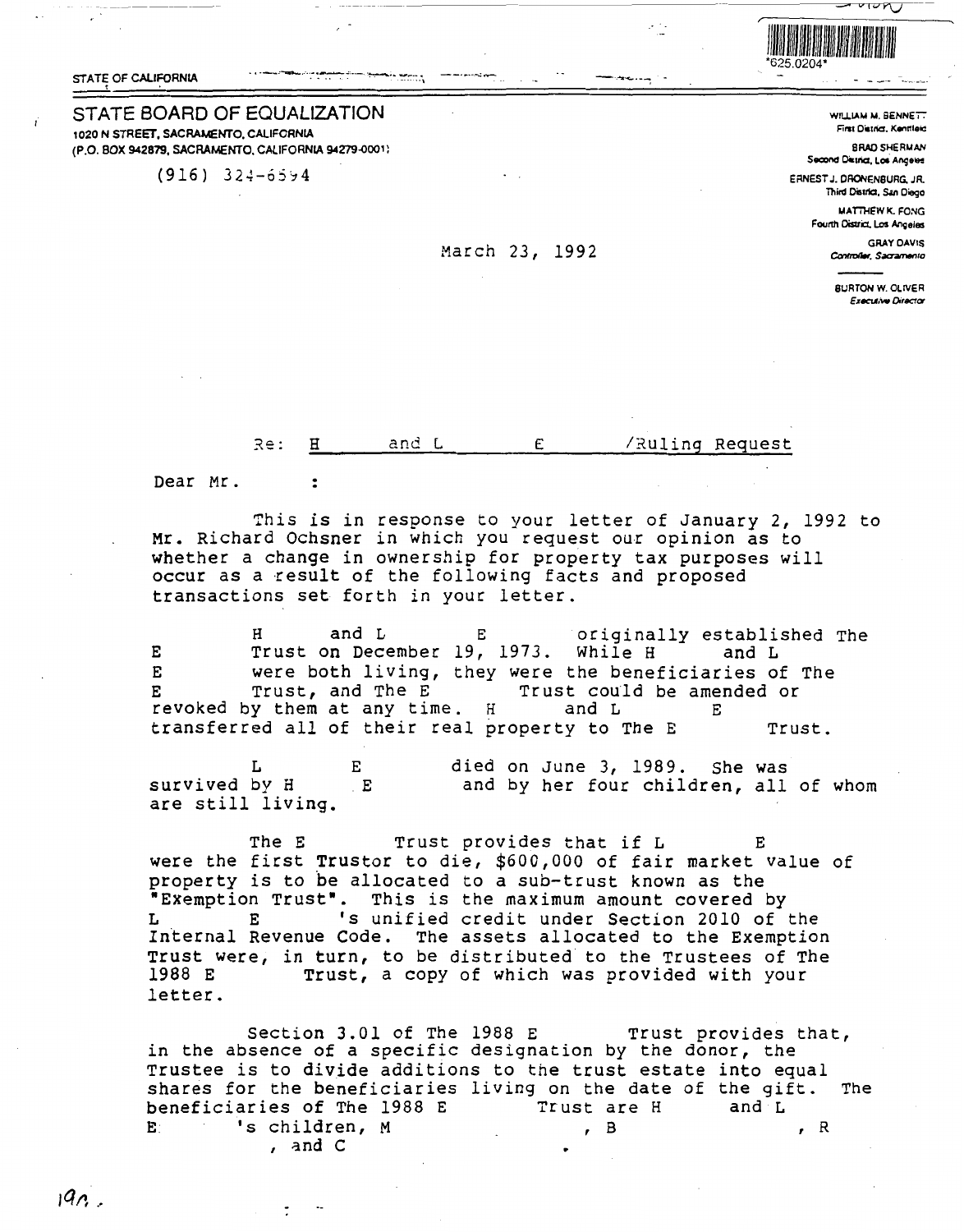Section 2.02(A) of The  $1988$  E Trust provides that as long as H E is living, the Trustee shall accumulate the net income of each beneficiary's respective Trust.

Section 3.02(B) of The 1988 E Trust provides that in each year in which property is added to a beneficiary's trust, the beneficiary has the right to withdraw the lesser of (i) \$10,000 for the calendar year, or (ii) the amount of addition.

Section 3.03 of the The 1988 E Trust provides that after H E 's death, each beneficiary will be entitled to the income of the beneficiary's share until the beneficiary reaches age 45. This section further provides that,<br>after H  $E$  's death, the Trustee is to distribute to <sup>'</sup>s death, the Trustee is to distribute to ~ach beneficiary one-half of the beneficiary's share at age 35, and the remaining balance at age 45.

H E , as Trustee of The E Trust, *is*  contemplaing distributing to The 1988 E Trust an interest<br>in real property located in Trust and County, California having in real property located in a fair market value of \$600,000 in satisfaction of the allocation to the Exemption Trust. He is further contemplating exercising<br>his right to withdraw from The E Trust his interest in a his right to withdraw from The E parcel of property having a fair market value of \$600,000, and personally contributing that interest to The 1988 Eidelman Trust. The assessed values of the interests in real property<br>which would be contributed to The E Trust are which would be contributed to The E substantially below their current market values, as the assessed value is based upon a 1975 base year assessment.

Based on the foregoing facts, H E Fequests a ruling that the transfer of an interest in real property from The<br>E Trust to The 1988 E Trust in satisfaction of the Trust in satisfaction of the \$600,000 allocation to the Exemption Trust will qualify for the parent-child exclusion from property tax reassessment, and that H E 's personal contribution of another interest in real property having a fair market value of \$600,000 to The 1988 Trust will likewise qualify for the parent-child exclusion from property tax reassessment.

Section 2(h) of Article XIII A of the California Constitution provides that "...'change of ownership' shall not include... the purchase or transfer of the first one million dollars of the full cash value of all other real property between parents and their children, as defined by the Legislature. This subdivision shall apply to both voluntary transfers and transfers resulting from a court order or judicial decree."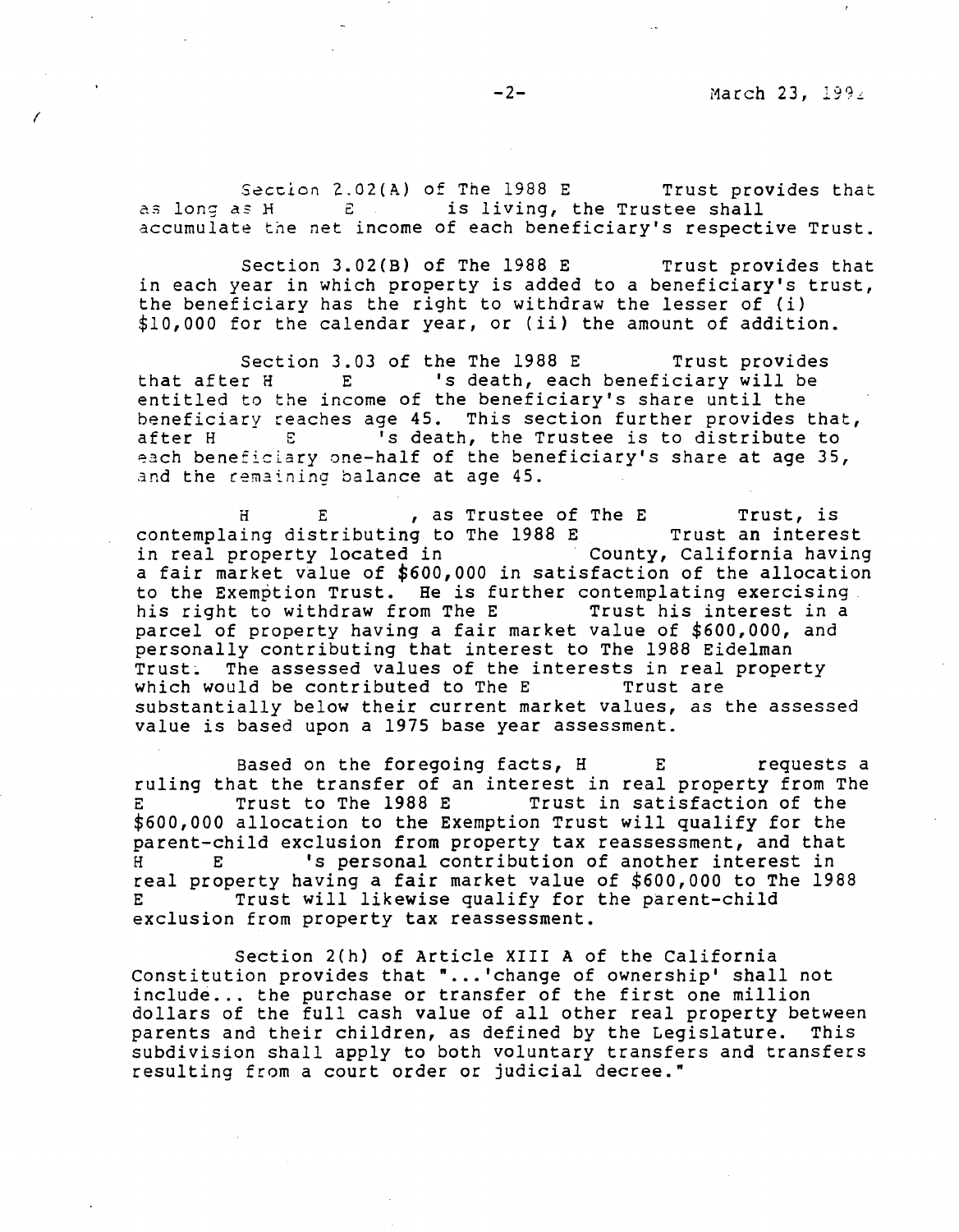The California Legislature enacted Revenue and Taxation Code\* Section 63.1 to implement the exclusion for transfers between parents and children. Section 63.l(c)(7) provides: ••Transfer' includes, and is not limited to, any transfer of the present beneficial ownership of property from an eligible transferor to an eligible transferee through the medium of an inter vivos or testamentary trust."

It has been our position since before the adoption of Proposition 58 that one may be the present beneficiary of a trust even though current income may be paid to such beneficiary or accumulated in the trustee's discretion as long as no other person presently has a right to income or principal.

Here, the Trustee has no discretion to distribute income but must accumulate it and add it to the principal of each child's respective trust during the life of H B . In our view, this is no different for purposes of section 63.1 than if the Trustee had.the discretion to distribute or accumulate income for each child. Further, while each child is living, there is no.other beneficiary of each child's share in The 1988 E Trust. Moreover, upon H E 's death, each of E Trust. Moreover, upon H E 's death, each of<br>L and H E 's children will be entitled to the income from the child's share, and ultimately distribution of the principal which includes accumulated income.

Accordingly, we are of the view that the transfers from<br>Trust and from H E personally to The The E Trust and from H E<br>1988 E Trust are transfers of 1988 E Trust are transfers of present beneficial ownership<br>from H and L E to their four children and thus E to their four children and thus qualify for the parent-child exclusion subject, of course, to the limitations and requirements of section 63.1.

H E also requests a ruling that any transfers of interests in real property from a child of H to The 1988 E Trust will be excluded from change in ownership.

Section 62 provides, in relevant part, as follows: "Change in ownership shall not include:..."

> "(d) Any tranfer by the trustor, or by the truster's spouse, or both, into a trust for so long as (1) the transferor is the present beneficiary of the trust..."

\*All statutory references are to the Revenue and Taxation Code unless otherwise indicated.